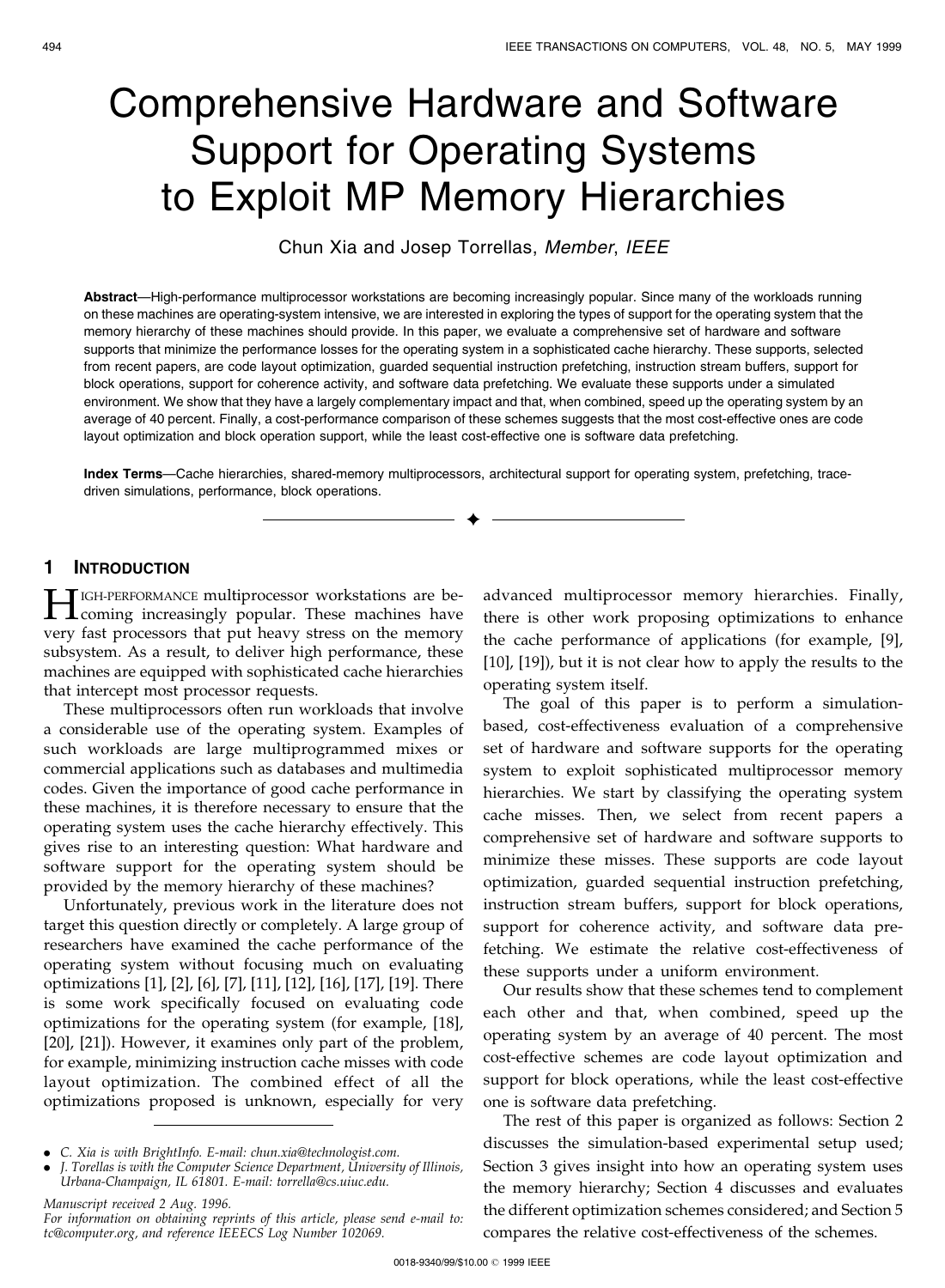# 2 EXPERIMENTAL SETUP

This work is based on a simulation analysis of complete address traces from a multiprocessor machine. In this section, we briefly discuss the hardware and software setup that we use, the workloads that we trace, and the architecture that we simulate.

#### 2.1 Hardware and Software Setup

We gather the traces from a 4-processor bus-based Alliant FX/8 multiprocessor. The operating system running on the machine is Alliant's Concentrix 3.0. Concentrix is multithreaded, symmetric, and based on Unix BSD 4.2. We use a hardware performance monitor that gathers uninterrupted traces of application and operating system in real time [3]. The performance monitor has one probe connected to each of the four processors. The probes collect all the references issued by the processors except those that hit in the perprocessor 16-Kbyte primary instruction caches. Each probe has a trace buffer that stores over one million references. When one of the four trace buffers nears filling, it sends a nonmaskable interrupt to all processors. Upon receiving the interrupt, all processors halt in less than 10 machine instructions. Then, a workstation connected to the performance monitor reads the trace and processes it on-the-fly. Once the buffers have been emptied, processors are restarted via another hardware interrupt. Using this approach, we can trace an unbounded continuous stretch of the workload.

To perform our analysis, we need to collect the addresses of all instruction and data references issued by the processors. However, the performance monitor cannot capture instruction accesses that hit in the primary cache. To get around this problem, we annotate every single basic block in the operating system and application codes. Specifically, we add to each basic block a single machine instruction that causes a data read from a unique address [8]. When the basic block is executed, the read is issued. The performance monitor captures these accesses and can then interpret their addresses according to an agreed-upon protocol. With this instrumentation, we can completely reconstruct the path that each process followed in the execution. More details can be found in [8].

This instrumentation increases the dynamic size of the code by about 30 percent on average. Consequently, when we perform the trace simulations, we "compact" the instruction addresses to their original value as if the extra load instructions were not there. This eliminates any address distortion. In addition, we also need to ensure that we are not perturbing the execution of the operating system noticeably with the bigger code size. In particular, we need to ensure that there is no significant increase in page faulting activity. For this reason, we compare the relative frequency of execution of the operating system routines with and without this instrumentation. We find that there is no noticeable difference. More details can be found in [8].

#### 2.2 Workloads

In our experiments, we perform four tracing sessions, each with a different load in the system. Each day-long session corresponds to about 15 seconds of real time. The loads are as follows:

TRFD\_4 is a mix of four runs of a hand-parallelized version of the TRFD Perfect Club code [5]. Each program runs with four processes. The code is composed of matrix multiplies and data interchanges. It is highly parallel yet synchronization intensive. The most important operating system activities present are page fault handling, process scheduling, cross-processor interrupts, processor synchronization, and other multiprocessor management functions.

TRFD+Make is a mix of one copy of the hand-parallelized TRFD and a set of runs of the second phase of the C compiler, which generates assembly code given the preprocessed C code. We run four compilations, each on a directory of 22 C files. The file size is about 60 C lines on average. This workload has a mix of parallel and serial applications that force frequent changes of regime in the machine and frequent cross-processor interrupts. There is also substantial memory management activity.

ARC2D+Fsck is a mix of four copies of ARC2D and one copy of Fsck. ARC2D is another hand-parallelized Perfect Club code. It is a 2D fluid dynamics code that runs with four processes. It causes operating system activity like the one caused by TRFD. Fsck is a file system consistency check and repair utility. We run it on one whole file system. It contains a wider variety of operating system I/O code than Make.

Shell is a shell script containing a number of popular shell commands including find, ls, finger, time, who, rsh, and cp. The shell script creates a heavy multiprogrammed load by placing 21 programs at a time in the background. This workload executes a variety of system calls that involve context switching, scheduler activity, virtual memory management, process creation and termination, and I/Oand network-related activity.

The decomposition of the execution time of these workloads into user, idle, and operating system time is shown in the last few rows of Table 1. From the table, we can see that the operating system accounts for 42-55 percent of the total execution time.

#### 2.3 Architecture Simulated

We simulate a multiprocessor workstation with four processors cycling at 500 MHz. Each processor has three on-chip caches: two 8-Kbyte direct-mapped primary caches (one for instructions and one for data) and a 128-Kbyte 4 way set-associative unified secondary cache. Each processor module also has a 2-Mbyte direct-mapped off-chip tertiary cache. The line sizes in all caches are 32 bytes. The primary data caches are write-through, while the secondary and tertiary caches are write back. There is one 8-entry deep, cache-line wide write buffer between the primary data cache and the secondary cache, between the secondary and the tertiary cache, and between the tertiary cache and memory. Read accesses bypass the writes stored in the write buffers. We use the Illinois cache coherence protocol under release consistency for coherence. The bus is 8-byte wide, cycles at 100 MHz, and has split transactions.

The memory hierarchy timings in processor cycles and without any resource contention are as follows: A hit in the primary cache is serviced in one cycle, while a hit in the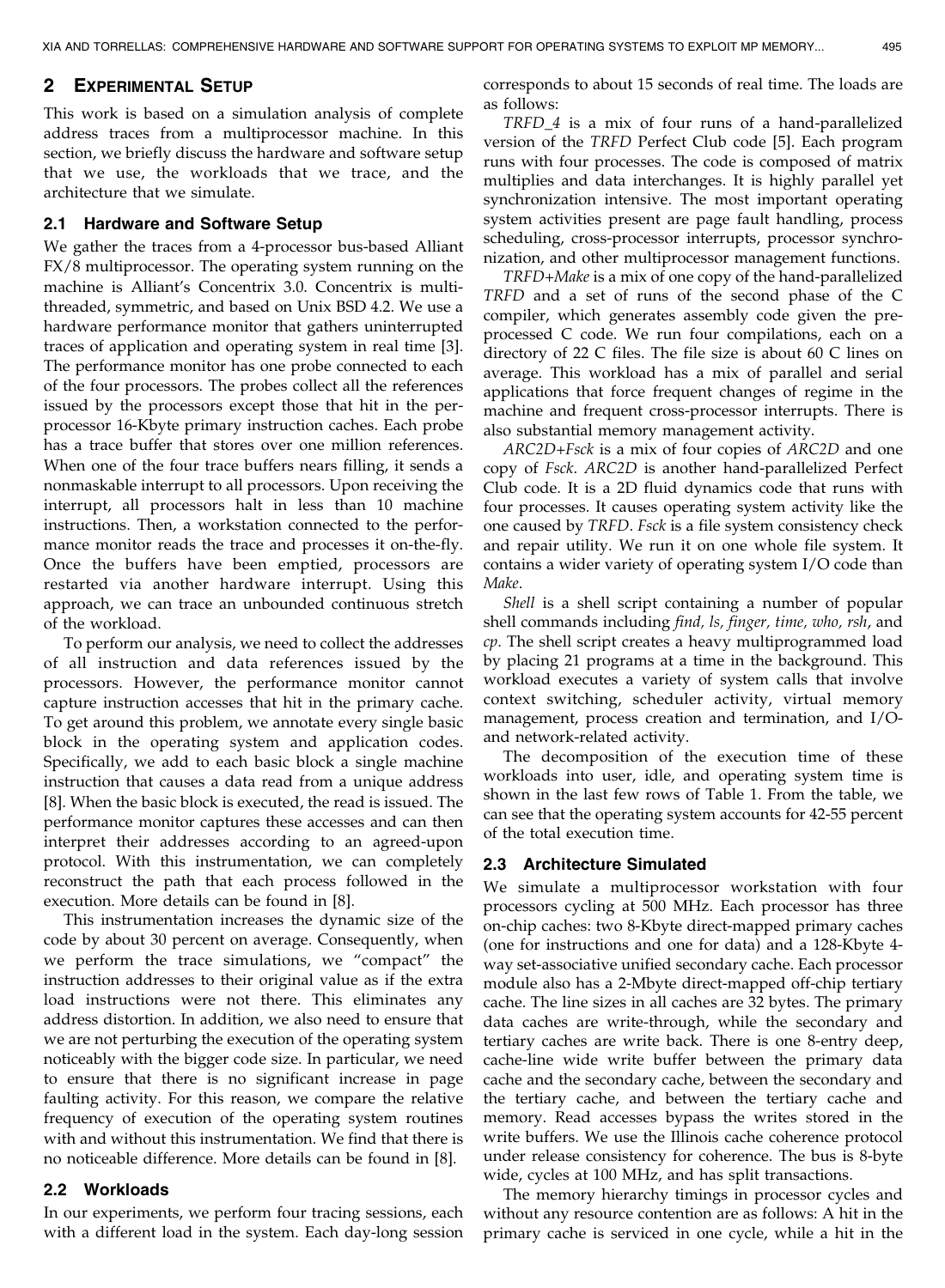|               | TRFD <sub>-4</sub>                  | <b>TRFD</b> | ARC2D   | Shell | Average |       |
|---------------|-------------------------------------|-------------|---------|-------|---------|-------|
|               |                                     | $+ Make$    | $+Fsck$ |       |         |       |
|               | M1.I                                | 59.9        | 51.9    | 62.6  | 52.5    | 56.7  |
|               | M2.I                                | 2.4         | 4.5     | 4.0   | 5.0     | 4.0   |
|               | M3.I                                | 1.1         | 7.8     | 4.4   | 3.7     | 4.1   |
| Type of       | $(M1+M2+M3).$                       | 63.4        | 64.2    | 71.0  | 61.2    | 64.9  |
| OS Misses /   | M1.D                                | 26.5        | 25.3    | 21.1  | 31.1    | 26.0  |
| Total OS      | M2.D                                | 3.0         | 2.6     | 1.7   | 2.4     | 2.4   |
| Misses $(\%)$ | M3.D                                | 7.1         | 7.9     | 6.2   | 5.3     | 6.7   |
|               | $(M1+M2+M3).D$                      | 36.6        | 35.8    | 29.0  | 38.8    | 35.1  |
|               | $(M2+M3).I + (M2+M3).D$             | 13.6        | 22.8    | 16.3  | 16.4    | 17.2  |
|               | $(M1+M2+M3)$ . I + $(M1+M2+M3)$ . D | 100.0       | 100.0   | 100.0 | 100.0   | 100.0 |
|               | User Time $(\%)$                    | 49.7        | 36.7    | 42.9  | 24.9    | 38.5  |
| Overall       | Idle Time $(\%)$                    | 8.1         | 7.8     | 11.9  | 29.2    | 14.3  |
|               | OS Time $(\%)$                      | 42.2        | 55.5    | 45.2  | 45.9    | 47.2  |
|               | Memory Stall on OS / OS Time $(\%)$ | 85.9        | 88.2    | 87.8  | 86.6    | 87.1  |

TABLE 1 Characteristics of the Workloads Studied

secondary cache is serviced in six cycles. If the secondary cache misses, the request reaches the tertiary cache 10 cycles after the processor issued the request. Then, six cycles are needed to check the tag. If there is a hit, 12 cycles are needed to refill the secondary cache and a further six cycles are required to provide the requested word to the processor. Overall, therefore, the whole round trip access to the tertiary cache takes 34 cycles. Of course, the access is pipelined.

If, after checking the tertiary cache tags, we detect a miss, 12 cycles are needed to reach the memory. This time includes the bus arbitration and the actual request transfer in the bus. Then, the memory is accessed. We simplistically model the memory as a fixed, nonpipelined latency of 30 cycles or 60 ns. After that, the line transfer through the bus and into the tertiary cache takes 32 cycles. As indicated above, at this point we need 12 plus six additional cycles for the data to reach the processor. Overall, the complete pipelined round trip access to the memory takes 108 cycles. Resource contention can add extra cycles.

The architecture is simulated cycle by cycle. Both instruction and data accesses of both applications and operating system are modeled. Contention is fully modeled. This architecture, which we call Base, will be modified later.

The processor model that we use in our simulations is a simple one. We use direct execution of the applications and model a single-issue processor with blocking reads. Writes are nonblocking. All instructions take one cycle. We use this model because simulating a complex out-of-order superscalar processor for long programs takes a long time. Unfortunately, the use of such a simplistic processor model necessarily introduces errors in the results. Consequently, we correct the results according to the analyses by Pai et al. [13] and Ranganathan et al. [15].

Pai et al. [13] discuss how to correct the simulations of a simple processor like the one we use (Simple) to approximate the results of a simulation of a 4-issue, dynamicallyscheduled superscalar with nonblocking reads, speculative execution, register renaming, and a 64-entry instruction

window (ILP). The first issue involves the number of cache misses. They found that the miss factor, which is defined as the number of L1 misses in Simple over the number of L1 misses in ILP, is usually close to 1. Moreover, this is especially the case for applications that have a poor overlap among read misses. Symbolic codes like the operating system, where processors read linked lists and often use complex data structures with indirections, tend to fall under this category. Consequently, we will use the number of misses found with the single-issue processor as a good approximation of those with ILP.

The second issue is the execution time. Pai et al. [13] found that the best approximation to the execution time of ILP is the execution time of what they call Simple.4xP.1cL1. Simple.4xP.1cL1 is a system that includes Simple processor running with a frequency four times higher and, that keeps the absolute latencies of the differnt levels of the cache hierarchy unchanged. The exception is the primary cache and write buffer access times, which are sped up 4 times. Consequently, the execution time data that we present corresponds to Simple.4xP.1cL1. In any case, according to [13], Simple.4xP.1cL1 tends to be conservative in terms of the relative fraction of the execution time that the processor is stalled waiting for the memory system.

The final issue is the relative effect of prefetching in Simple and ILP. This issue is addressed by Ranganathan et al. [15]. They show that the absolute number of prefetches that are on time (completely hide the latency of a miss) or are a bit late (partially hide it) is approximately the same in Simple and ILP. Consequently, we will use the number of misses partially or totally hidden by prefetches in the single-issue processor as a good indication of the number of misses partially or totally hidden by prefetches in ILP. For the execution time, we will use the same correction as in the previous paragraph.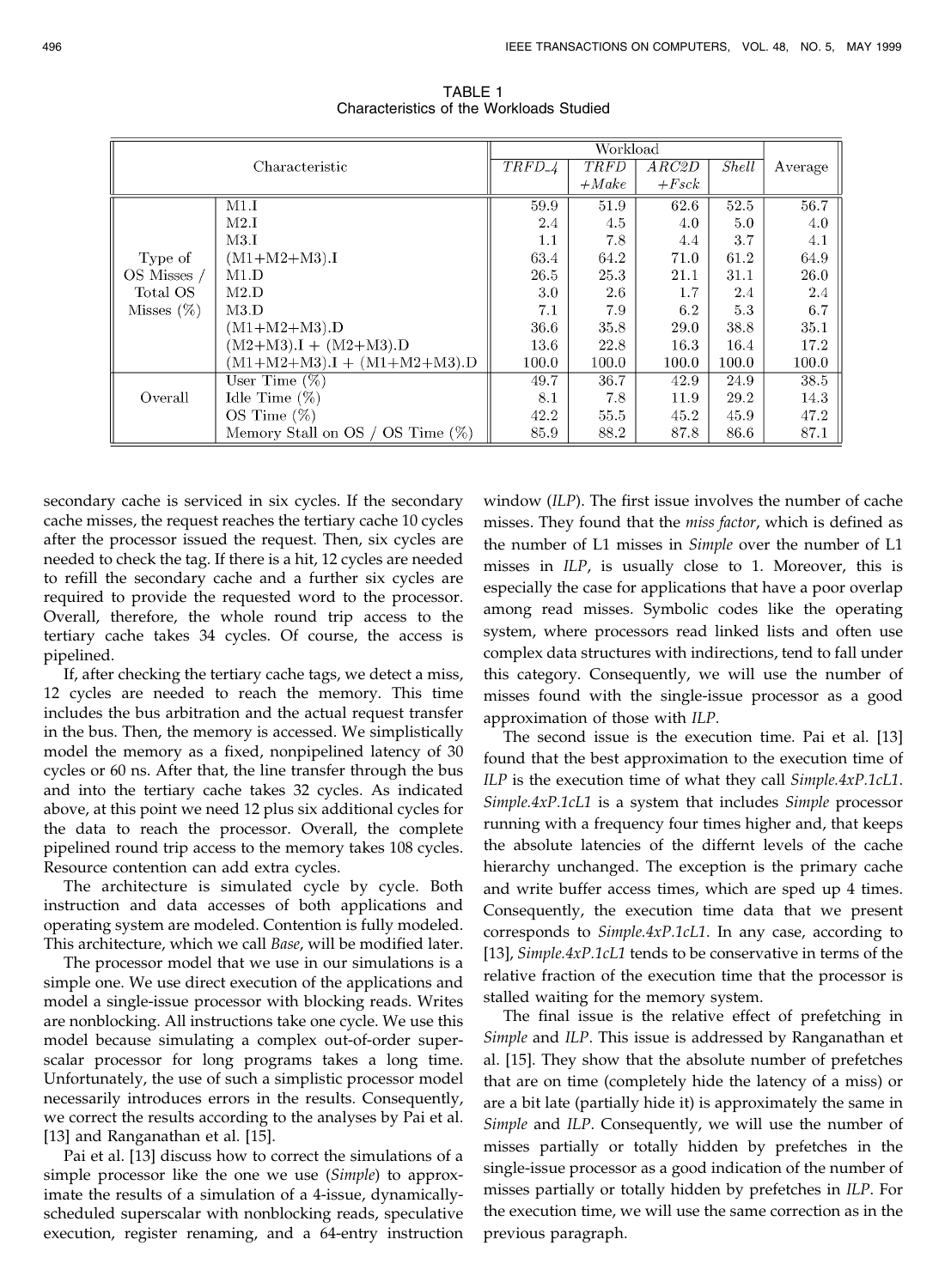# 3 HOW THE OPERATING SYSTEM USES THE MEMORY HIERARCHY

To propose effective support for the operating system, we start by examining how it uses the memory hierarchy.

#### 3.1 How the Operating System Uses the Memory Hierarchy

To gain insight into how the operating system uses the memory hierarchy, Table 1 classifies the types of read misses in the operating system. The misses are classified according to the different levels of the memory hierarchy. The notation used is as follows: M1 is the number of operating system reads that miss in the primary cache and hit in the secondary cache; M2 is the operating system reads that miss in the secondary cache and hit in the tertiary cache; and M3 is the operating system reads that miss in the tertiary cache. Consequently, the total number of operating system reads that miss in the primary cache is  $M1 + M2 +$ M3. In the table, we separate the instruction and the data components of these misses by adding an I or a D suffix to the notation. For example, M2.I is the instruction component of the M2 misses.

The table also shows the fraction of the execution time spent in the user, operating system, and idle modes. Finally, the table shows the fraction of the operating system time that the processor is stalled due to accesses to the memory hierarchy.

The miss data suggests how the operating system uses the memory hierarchy. In primary caches, there are about twice as many instruction misses  $((M1 + M2 + M3).I = 64.9$ percent on average) as data misses  $((M1 + M2 + M3).D =$ 35.1 percent on average). However, as we move to secondary and tertiary caches, data misses become more frequent than instruction misses. For example, M3.I is 4.1 percent on average, while M3.D is 6.7 percent on average. The reason for this behavior is that, while instructions have a smaller working set than data, they suffer severe conflicts in small direct-mapped primary caches. For the larger caches, instructions tend to fit in the cache. For example, for the 2-Mbyte tertiary cache, the roughly 1-Mbyte kernel code suffers mostly cold misses. Data, instead, does not suffer as much self-interference as the instructions in the primary cache. However, it suffers some coherence and even conflict misses in the large tertiary caches. The presence of coherence misses can be deduced from the relatively small M2.D compared to M3.D.

The table shows that these workloads spend a good fraction of their time inside the operating system. In addition, the table shows that a significant fraction of the operating system time is spent waiting for the memory hierarchy. The goal of Section 4 will be to reduce this stall time.

It is not possible to deduce from our data the exact composition of this operating system stall time. However, we can gain some insights if we assume for a moment that each type of operating system read miss in Table 1 contributes to the operating system stall time with an amount that is proportional to its no-contention latency time. In that case, we would see the importance of the stall time due to off-chip cache misses. This is not obvious from

the number of misses: off-chip misses  $((M2 + M3)I + (M2 +$ M3).D) are only 17.2 percent of the misses. However, since off-chip misses have long latencies, under our assumption, about three quarters of the operating system stall time would come from off-chip accesses. Overall, therefore, it is crucial to reduce the number of off-chip misses.

Furthermore, if we use the same assumption, the stall due to data misses is larger than the stall due to instruction misses. Again, this is due to the larger contribution of the off-chip stall time. For the data stream, the estimated offchip stall time is much larger than the on-chip stall time. Even for the instruction stream, the estimated on-chip stall time accounts for only about one third of the total stall time. Overall, therefore, to reduce the processor stall time in the operating system due to memory accesses, we will largely focus on techniques that eliminate off-chip misses.

# 3.2 Why Do These Misses Occur?

To understand why the operating system exercises the memory hierarchy in this way, we examine address traces of the operating system. In the following, we discuss the instruction and data access patterns observed. A more detailed discussion can be found in [18], [20].

#### 3.2.1 Instruction Access Patterns

It is well-known that the instruction access patterns in the operating system are different from those in typical scientific applications. In the operating system, tight loops account for a relatively small fraction of the execution time. A close examination of operating system instruction traces reveals that they often contain repeated sequences of hundreds of instructions, which we call instruction sequences. An instruction sequence may span several routines and is not part of any obvious loop. Instruction sequences are the result of operating system functions that entail a series of fairly deterministic operations with little loop activity. Examples of popular sequences are the first stages of handling a page fault, processing an interrupt, or servicing a system call, or the core routines involved in context switching.

A large fraction of the references and misses in the operating system occur in a set of frequently executed instruction sequences. These instruction sequences involve interrupt handling, page fault handling, system call handling, and context switching, among other things. As a result, although the size of the operating system code is roughly 1 Mbyte, a large fraction of it is rarely executed. For example, our workloads only exercise 18 percent of the code.

For small primary caches like the ones considered, over 90 percent of the operating system misses are due to selfinterference. Much of this self-interference is caused by these frequently-executed instruction sequences. Furthermore, interference with the application accounts for relatively little. Consequently, we can quite effectively optimize the operating system code independently of the application. To understand how to do it, we examine three types of locality, namely spatial, temporal, and loop locality.

Spatial Locality. Instruction sequences should be an obvious means of exploiting spatial locality. Unfortunately, the basic blocks in an instruction sequence rarely are laid out in contiguous memory locations. Instead, they are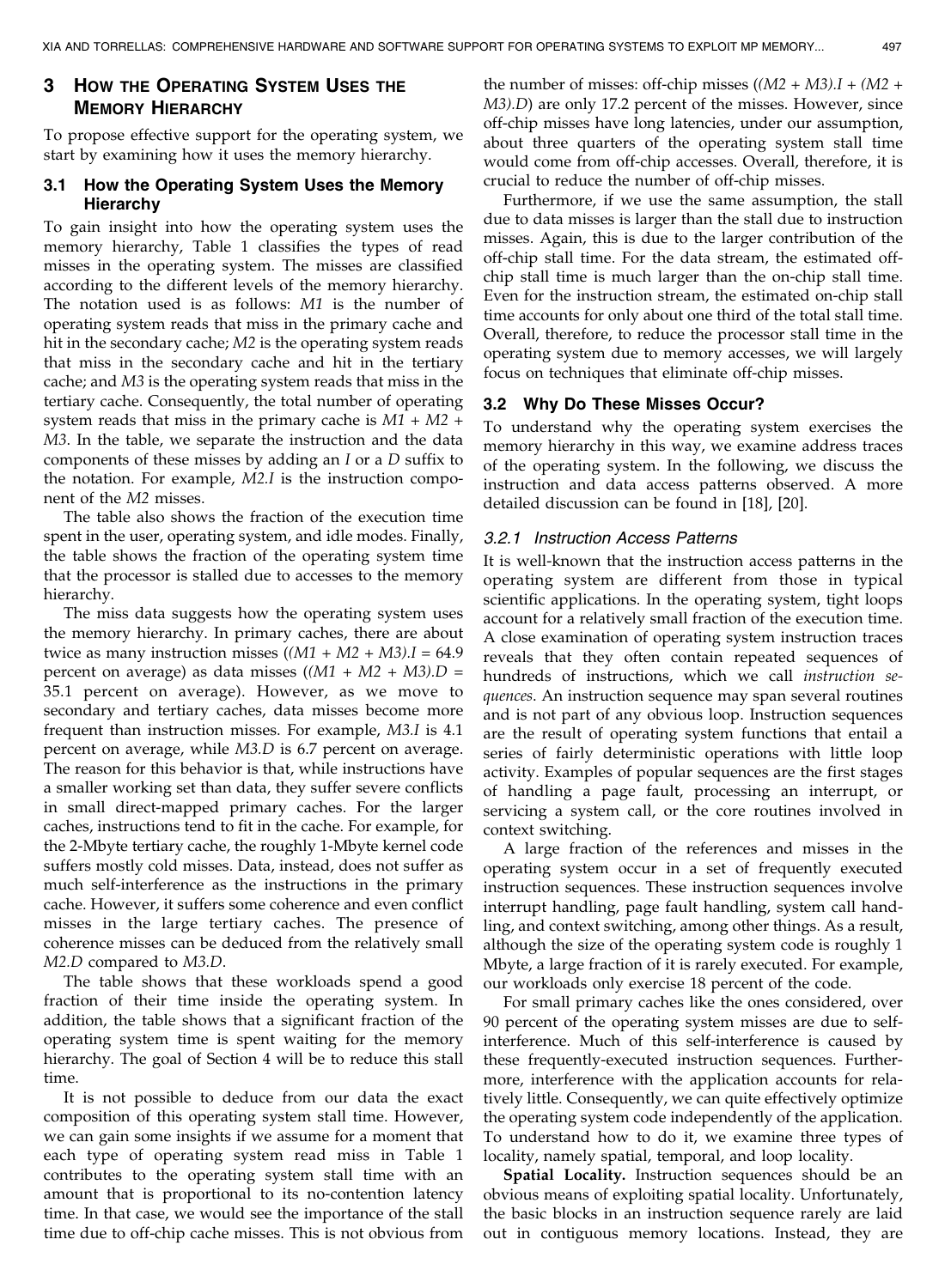mixed up with many other seldom-executed basic blocks that are bypassed by conditional branches almost always taken. These seldom-executed basic blocks appear all over the code because the operating system has to handle all possible situations. As a result, the operating system code has low spatial locality.

Such code suffers more cold misses than necessary. More importantly, it is vulnerable to frequent conflict misses. For example, when two basic blocks in a popular instruction sequence conflict for the same cache location, we will have conflict misses on every invocation of the sequence. Our measurements indicate that, in the small direct-mapped primary caches considered, many of the misses are conflicts within instruction sequences. These conflict misses may also propagate to the secondary cache.

To eliminate these misses, we need to position the basic blocks of an instruction sequence in contiguous memory locations. This would seem to be difficult given that an instruction sequence often spans several routines. Fortunately, many of the operating system routines have very few calling points. Specifically, about 75 percent of the static instances of routines have only one calling point. Consequently, it is possible to bring caller and callee routines together in a manner similar to inlining.

Temporal Locality. Temporal locality can be exploited in two parts of the operating system code, namely small hot routines and popular instruction sequences. The former are a few routines that are invoked much more frequently than the rest. In addition, they tend to have a very small size, especially if we consider only their frequently executed sections. Examples of such routines are those that perform lock handling, timer counter management, state save and restore in context switches and exceptions, TLB entry invalidation, and block zeroing. Unfortunately, between two consecutive invocations of one of these popular routines, the operating system tends to execute much loopless code and, therefore, displaces the routine from the cache. To exploit temporal locality, we need to ensure that the most important basic blocks of these hot routines remain in the cache at all times.

Multiple popular instruction sequences can also provide a means of exploiting temporal locality. Indeed, sequences like the interrupt handler, page fault handler, and the context switching code have a high execution frequency and displace each other from the cache. To exploit temporal locality and, therefore, reduce the number of misses, these sequences should be placed in memory so that they do not overlap each other in the primary cache.

Loop Locality. Loop locality is the combined effect of spatial locality and temporal locality in loops. Loops fall into two categories, depending on whether or not they call routines. Loops that do not call routines have a small weight. Indeed, they account for only 29-39 percent of all dynamic instructions in the operating system compared to 96 percent in ARC2D. Furthermore, they often execute few iterations per invocation (six or fewer). Loops that call routines, on the other hand, execute complex operations, often spanning several routines. Consider, for instance, the loop that is executed when a process dies and the memory that it allocated has to be freed up. The operating system loops over all the page table entries of the process, performing many checks and complex operations in each case. These loops also have very few iterations per invocation. Their size, however, including the size of the routines that they call, is huge.

To exploit loop locality, we need to place each loop in memory so that no two instructions in the loop or in the routines that it calls conflict with each other in the cache. If this is possible, misses will be limited to the first iteration of the loop.

#### 3.2.2 Data Access Patterns

Data access patterns are generally more complicated than instruction ones. In our operating system, there are about 1,500 global variables, of which about 55 percent are dynamically allocated. In addition, there is a large number of stack variables. Overall, there are many cold and conflict misses spread all over the kernel data. Since there are no obvious miss patterns, we classify the misses into those that occur while the operating system is executing block operations, those that are due to coherence activity, and those that are due to random conflicts.

Block Operations. Block operations include block copying and block zeroing and account for about 40 percent of the operating system read misses in the primary data cache. Block operations cause four overheads: stall due to read misses while reading the source block, stall due to write buffer overflow while writing the destination block, stall due to future misses on data that is displaced from the cache during the block operation, and, finally, the overhead of the instructions executed during the operation.

Block operations have several characteristics. First, large blocks, like those that use a whole 4-Kbyte page, tend to wipe large contiguous sections of the smaller caches and create many misses. In addition, block operations cause interference misses with the instructions in unified secondary and tertiary caches. Finally, large fractions of the blocks are often not reused after the block operation. For example, only a small fraction of the stack page tends to be accessed after it is copied in a process fork. Similarly, while the operating system initializes all the lines in a user page from the BSS section, the application program may not access most of the variables in the page for a long while or ever.

Coherence Activity. Coherence misses induced by data sharing account for about 10 percent of the operating system read misses in the primary data cache. In the operating system considered, there are several sources of coherence activity. The first one is synchronization variables. These include barriers, often used to synchronize the different processors before scheduling a parallel program, and locks, like those associated with accounting, physical memory allocation, job scheduling, and the high resolution timer. Other sources of coherence activity are counter variables that can be privatized, variables that suffer false sharing, and variables that are truly frequently shared. Examples of the latter are pointers in the system resource table, which point to the processes that use a given resource. All these sources of coherence misses need to be addressed.

Random Conflict Misses. Frequently accessed dynamic kernel data structures like the kernel stack or the  $u$  area suffer many misses. The  $u$  or *user* area is a region of the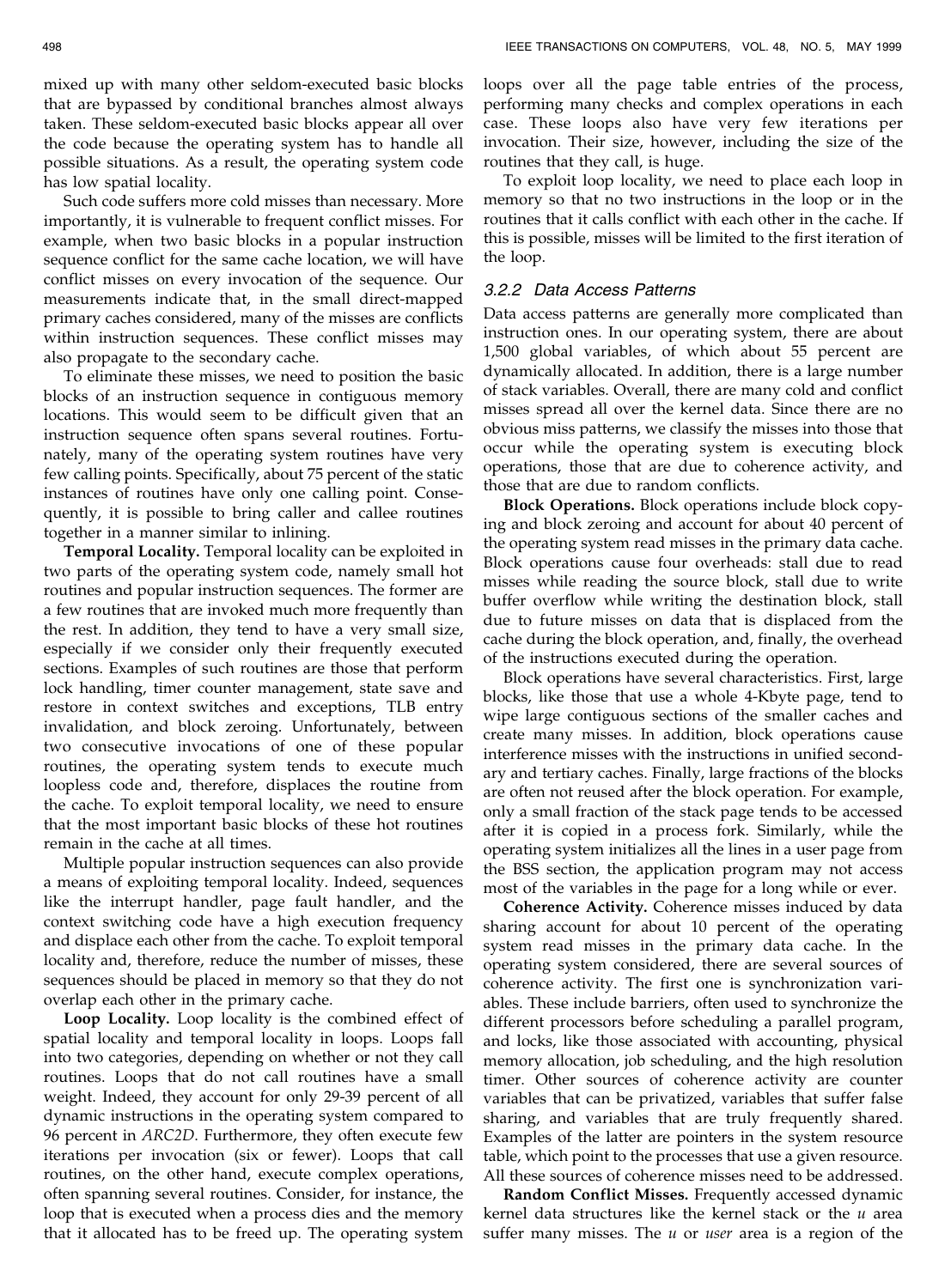| Optimization      | Stall Due to M1 Misses |          |           | Stall Due to M2 and M3 Misses |          |           | Stall Due to Write |
|-------------------|------------------------|----------|-----------|-------------------------------|----------|-----------|--------------------|
|                   | Cold                   | Conflict | Coherence | Cold                          | Conflict | Coherence | Buffer Overflow    |
| Lopt              |                        |          |           |                               |          |           |                    |
| Gpref             |                        |          |           |                               |          |           |                    |
| Strm              |                        |          |           |                               |          |           |                    |
| Blk               | Х                      |          |           | Х                             |          | Х         |                    |
| Cohr              |                        |          |           |                               |          |           |                    |
| D <sub>pref</sub> |                        |          |           |                               |          |           |                    |

TABLE 2 Components of the Processor Stall Time Targeted by Each Optimization

Only the major effects are shown.

operating system that contains some important per-process state. These misses are caused by conflicts with other data structures. However, for a given data structure, there is no single other data structure that causes most of the conflicts. Instead, the conflicts are caused by many other data structures. As a result, data relocation is not a reasonable scheme; a more general scheme is necessary.

# 4 HARDWARE AND SOFTWARE SUPPORT FOR THE OPERATING SYSTEM

Based on all these insights and the body of published literature, we now evaluate comprehensive hardware and software supports for the operating system to exploit multiprocessor memory hierarchies better. We select a set of supports that have been proposed separately elsewhere [10], [18], [20], [21] and that target the problems identified. These supports are code layout optimization, guarded sequential instruction prefetching, instruction stream buffers, support for block operations, support for coherence activity, and software data prefetching. In this section, we evaluate and compare them under a uniform environment, combining them in a single system. In the next section, we examine trade-offs among them.

#### 4.1 Code Layout Optimization by the Compiler

The first support that we consider is optimizing the layout of the code in memory to expose spatial and temporal locality [14], [18]. We do not attempt to expose loop locality because it is too difficult to exploit effectively. The main goal of this optimization, which we call Lopt, is to reduce the stall due to conflicts in the primary instruction cache (Table 2). In addition, it will also eliminate some cold misses in the secondary and tertiary caches because, by packing data in cache lines better, cache lines are used more effectively. Secondary and tertiary caches are too large for the instructions to suffer many conflict misses.

To expose spatial and temporal locality, we profile the code to determine the frequency and sequence of basic block execution. Then, we identify seeds, which are basic blocks that start sets of instruction sequences. Seeds are usually operating system entry points. Starting from seeds, we then use a greedy algorithm to build the instruction sequences. Given a basic block, the algorithm follows the most frequently executed path out of it. This implies visiting the routine called by the basic block or, if there is no subroutine call, following the highest-probability path out of the basic block. We stop when all the successor basic blocks have already been visited, or they have an execution count smaller than a threshold (ExecThresh), or all the outgoing paths have less than a certain probability of being followed (BranchThresh). When we have to stop, we start again from the seed looking for the next acceptable basic block.

In the algorithm, we have a loop that repeatedly selects a pair of values for ExecThresh and BranchThresh, generates the several resulting instruction sequences for each of the seeds, and places them in contiguous memory locations so that spatial locality is exposed. In each iteration of this loop, we lower the values of ExecThresh and BranchThresh, therefore capturing more and more rarely executed segments of code for all the seeds. The overall result is that we place the code in memory in segments of decreasing frequency of execution. As a result, popular sequences are placed close to other equally popular ones and, therefore, cannot conflict with them in the cache. As indicated in Section 3.2.1, this effect exposes temporal locality.

To exploit temporal locality in small hot routines, we assign the most popular basic blocks of them to a small contiguous range of memory locations called the SelfConf-Free area. The SelfConfFree area does not conflict in the cache with other important parts of the operating system code because we place only seldom-executed code in memory locations that can conflict with it in the primary cache.

The effect of this optimization is shown in Fig. 1. The figure shows, for each workload, the number of operating system read misses in the primary cache for different environments. At this point, we consider only the Base and Lopt bars. Base corresponds to the unoptimized machine and is normalized to 1, while Lopt is Base plus the code layout optimization. In the figure, each bar is broken down into misses in the primary caches that hit in the secondary cache (M1), misses in the secondary cache that hit in the tertiary cache (M2), and misses in the tertiary cache (M3). The figure shows that Lopt delivers a significant reduction of misses (7-33 percent). As expected from Table 2, the large majority of the misses eliminated belong to the M1 category. The number of misses in the two largest caches changes little.

To gain insight into how these changes translate into execution time variations, we examine Fig. 2. The figure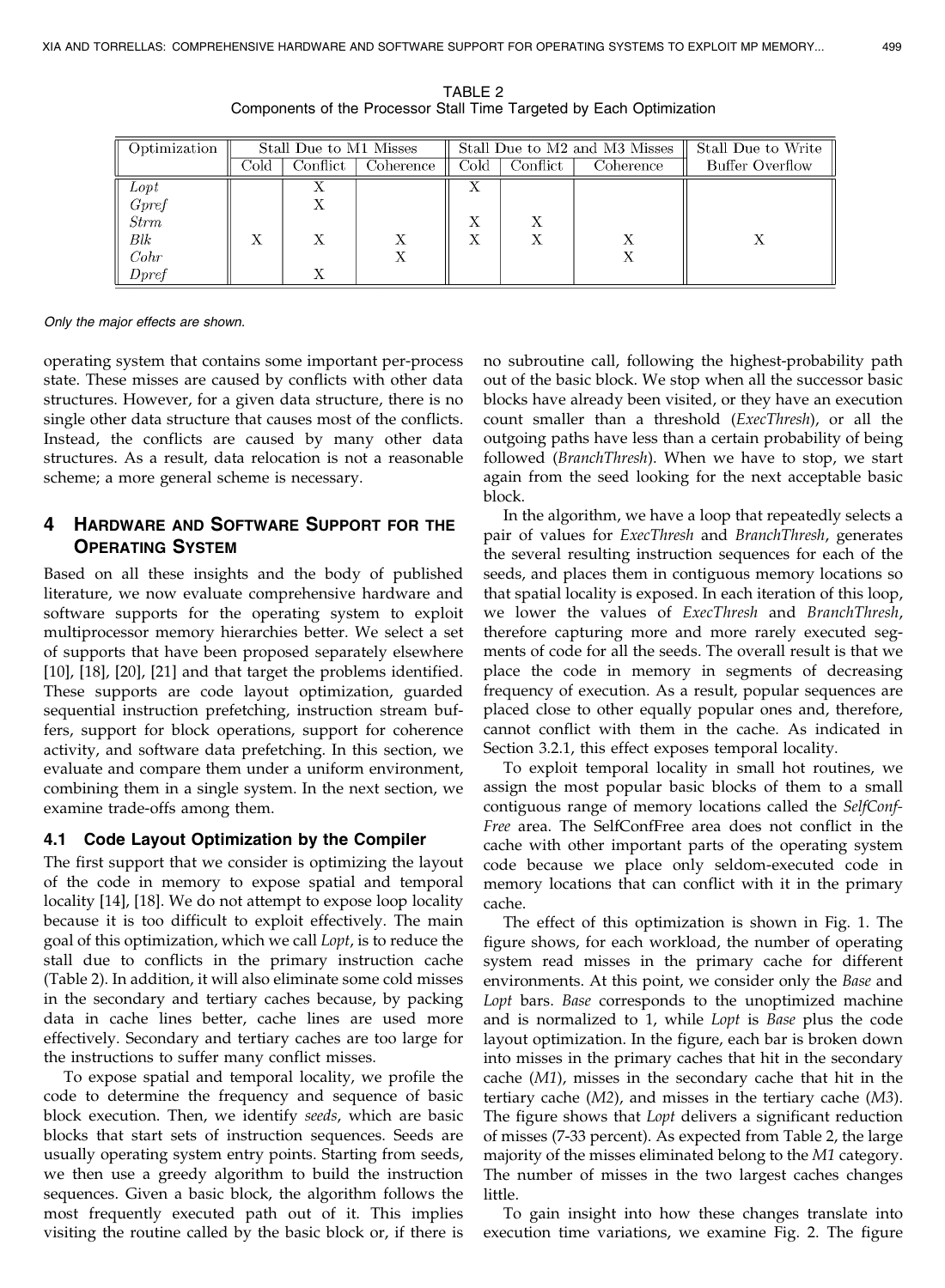





Fig. 2. Estimated execution time of the operating system for several different environments. In each workload, the bars are normalized to Base. The impact of the optimizations is presented in a cumulative manner.

shows, for each workload, the estimated execution time of the operating system for the same environments as in the previous figure. In each workload, the bars are normalized to Base. Each bar is broken down into the estimated busy time (Busy), the stall time while a block DMA occurs (Blk\_DMA, to be described later), and the stall time due to memory accesses (Memory). Busy includes synchronization time.

From the figure, we can see that this optimization removes a good fraction of the Memory stall time. The resulting speedup, however, is not as large as the reduction in misses in Fig. 1 would initially suggest. The reason is that most of the eliminated misses belong to the relatively inexpensive class of primary cache misses satisfied by the secondary caches. Only a few of the more expensive M2 and M3 misses are eliminated. The results are consistent with what we expected in Table 2. Overall, the operating system runs about 10 percent faster on average.

Table 3 repeats the data in Figs. 1 and 2, breaking down the instruction and data miss contributions. For space

reasons, the table shows only the average of the four workloads.

#### 4.2 Hardware Instruction Prefetching

Table 3 shows that after Lopt is applied, M1.I, M2.I, and M3.I are still large. The on-chip cache misses that remain tend to be spread out along the code in a somewhat uniform manner and are hard to eliminate. Similarly, some off-chip instruction misses remain and are likely to cause a significant amount of stall time. Therefore, we now try to hide the latency of these two types of misses with an onchip and an off-chip prefetching scheme.

# 4.2.1 Guarded Sequential Instruction Prefetching

Guarded sequential instruction prefetching [21] is an onchip hardware prefetching scheme designed to be combined with the code layout optimization described above. In the previous section, we saw that the code is organized in instruction sequences and then laid out in memory. Once a processor starts executing an instruction sequence, it is very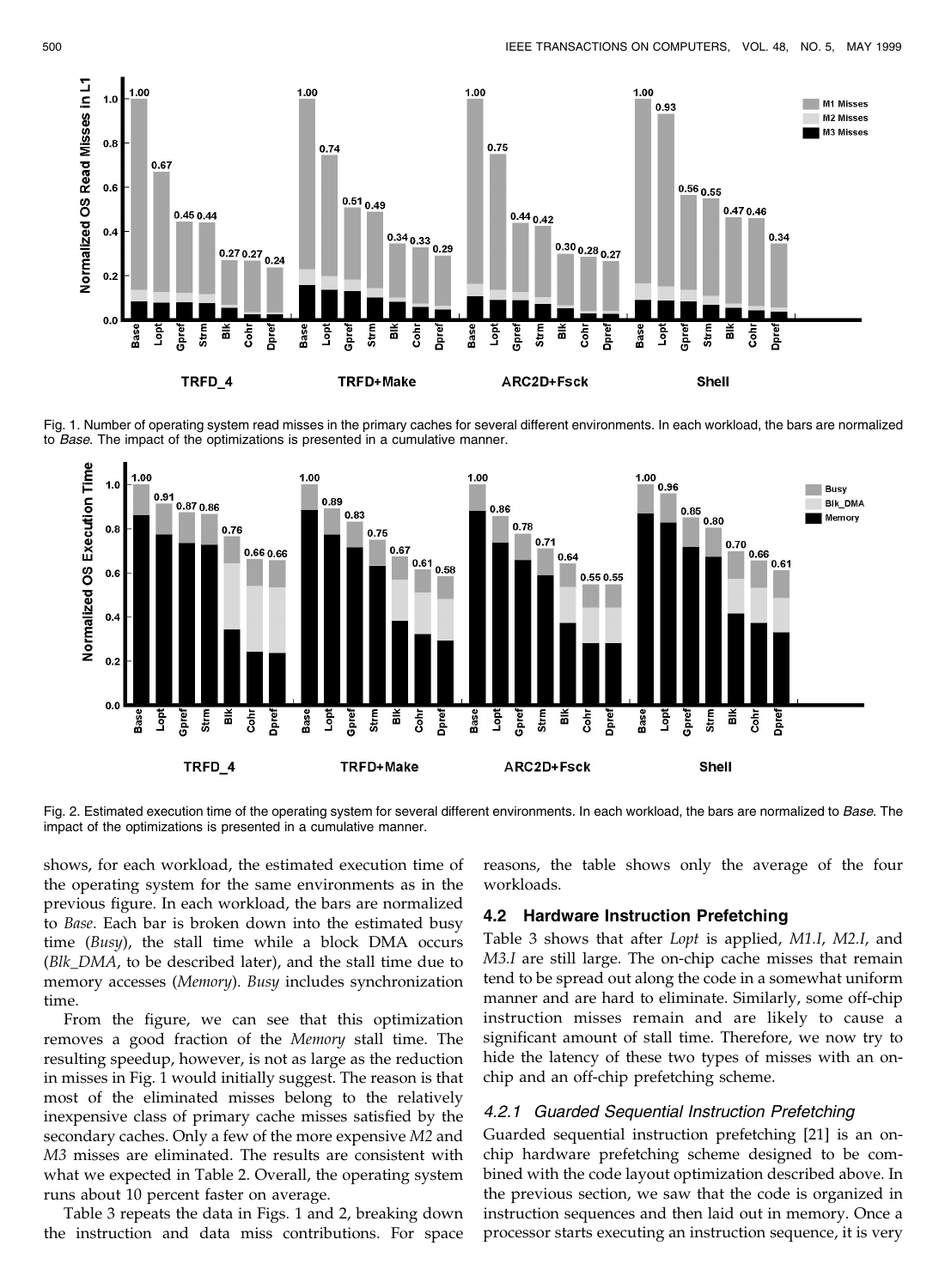TABLE 3 Data in Figs. 1 and 2, Breaking Down the Instruction and Data Cache Miss Contributions

|           | Optimization |      |       |           |      |      |       |  |  |
|-----------|--------------|------|-------|-----------|------|------|-------|--|--|
| Parameter | Base         | Lopt | Gpref | $^{Strm}$ | Blk  | Cohr | Dpref |  |  |
| M1.I      | 56.7         | 36.4 | 8.6   | 9.7       | 10.0 | 10.0 | 10.0  |  |  |
| M1.D      | 26.0         | 26.2 | 26.1  | 26.0      | 16.8 | 18.1 | 13.7  |  |  |
| M2.1      | 4.0          | 3.1  | 5.2   | 1.4       | 0.8  | 0.8  | 0.8   |  |  |
| M2.D      | 2.5          | 2.4  | 2.5   | 2.5       | 1.1  | 0.8  | 0.7   |  |  |
| M3.I      | 4.2          | 3.3  | 2.9   | 1.4       | 1.3  | 1.3  | 1.3   |  |  |
| M3.D      | 6.7          | 6.5  | 6.5   | 6.5       | 4.6  | 2.5  | 2.0   |  |  |
| OS Misses | 100.0        | 77.4 | 48.9  | 47.6      | 34.5 | 33.5 | 28.5  |  |  |
| Memory    | 87.1         | 77.5 | 70.4  | 65.2      | 37.9 | 30.4 | 28.5  |  |  |
| Blk_DMA   | 0.0          | 0.0  | 0.0   | 0.0       | 19.9 | 19.9 | 19.9  |  |  |
| Busy      | 12.9         | 12.9 | 12.9  | 12.9      | 11.5 | 11.5 | 11.5  |  |  |
| OS Time   | 100.0        | 90.4 | 83.3  | 78.1      | 69.3 | 61.8 | 59.9  |  |  |

Only the average of the four workloads is shown. The impact of the optimizations is presented in a cumulative manner.

likely that it will continue executing it until the end of the sequence. At that point, the processor is likely to branch off. Consequently, we can encode one bit in the last instruction of each sequence and set the bit to 1. This bit is called the Guard Bit. When a processor starts executing an instruction sequence, the prefetcher will race ahead prefetching in sequence all the memory lines until it stops when it finds a guard bit set. We call the scheme Gpref.

This scheme is better than ordinary sequential prefetching schemes that prefetch a fixed number of lines on reference, or on miss. Indeed, such schemes may prefetch past the end of sequence and, therefore, pollute the primary cache. Alternatively, they may stop prefetching before the end of sequence and, therefore, not hide as many misses. In addition, guarded sequential prefetching is reasonably cheap to implement. We need to make three modifications. First, we need to encode the guard bit in control transfer instructions, which are the ones that can be the end of sequences. Second, we need to make minor extensions to existing next-line sequential prefetchers. Finally, we need a bit in each TLB entry to turn the prefetcher on and off at run time based on whether or not the page contains optimized code.

As Table 2 shows, Gpref tries to eliminate stall due to the remaining conflict-induced M1.I misses. We expect little impact on off-chip stall. To see how successful this scheme is, we first look at the estimated miss reduction (Fig. 1). The columns labeled Gpref correspond to the Lopt environment plus guarded sequential prefetching. From the figure, we see that the scheme hides to some degree about 30-40 percent of the remaining misses. This impact is largely due to hiding M1 misses; it is too hard to hide the more expensive off-chip misses (Table 3). The estimated impact of the optimization on the execution time of the operating system is shown in Fig. 2. The figure shows that the scheme removes some more stall time, making the operating system run 7.8 percent faster on average. As we can see from Table 3, there are now few remaining M1 instruction misses.

#### 4.2.2 Instruction Stream Buffers

Table 3 shows that the application of Gpref has not had much impact on the off-chip instruction misses (M2.I and M3.I). These misses often occur in contiguous addresses and tend to be clustered. This is especially the case for cold misses. Consequently, we use instruction stream buffers between secondary caches and the memory bus to complement the guarded sequential prefetcher. Stream buffers prefetch in hardware with a fixed stride after they recognize such a stride in the off-chip accesses [10]. In our experiments, we use two off-chip 8-entry direct-access stream buffers per processor. The buffers are allowed to look up the tertiary cache, thus avoiding unnecessary bus accesses when the line is in the tertiary cache. We select two buffers to be able to intercept references to the caller and callee procedures in a procedure call. We call the scheme Strm.

As Table 2 shows, Strm targets the stall due to cold and conflict-induced M2.I and M3.I misses. The estimated impact of this scheme on the number of misses is shown in Fig. 1. The columns labeled Strm correspond to the Gpref environment plus the stream buffers. From the figure, we see that the scheme hides only 2-5 percent of the remaining misses. However, nearly all of the hidden misses are offchip misses (M2 and M3). As a result, the scheme is estimated to have a noticeable impact on the execution time. This is shown in the *Strm* bars of Fig. 2. The bars show that stream buffers reduce the execution time of the operating system by an average of 6.2 percent. This reduction is achieved by decreasing off-chip stall time. Overall, after this optimization, there are few instruction misses, as shown in column Strm of Table 3. In that column,  $M2.I + M3.I$  is 2.8 instead of 8.1 in Gpref. Experiments with deeper buffers or more buffers did not result in much further gain.

#### 4.3 Off-Chip Hardware Support for Block **Operations**

After focusing on instruction misses, we now attempt to minimize the stall produced by data accesses. Since, according to Section 3.2.2, block operations account for about 40 percent of operating system misses in the primary data cache, we address this problem first. To optimize block operations, we use an off-chip block transfer engine [20]. This engine is a smart controller that performs block operations in a memory-to-memory DMA-like fashion while holding the bus for the duration of the block transfer. In the meantime, the processor that was supposed to perform the block operation waits. Caches are not polluted with either the source or the destination of the block operated upon. However, like in a cache-coherent DMA for I/O, the tertiary caches of all the processors are read or updated if they contain the source or destination cache line respectively. If a cache is updated, the update propagates all the way to the on-chip caches. At peak rate, the hardware transfers 8 bytes in the bus from source to destination memory location every two bus cycles. Of course, the bus transfer may have to slow down every time that caches have to be read or updated. This scheme is attractive because it does not require modifying the processor chip and delivers high performance [20]. We call the scheme Blk.

As Table 2 shows, Blk tries to eliminate all types of stall times. Indeed, block operations can create any type of read miss in any of the three caches, including cold, conflict and coherence misses. Our scheme eliminates cold and conflict misses by bypassing the caches and coherence misses by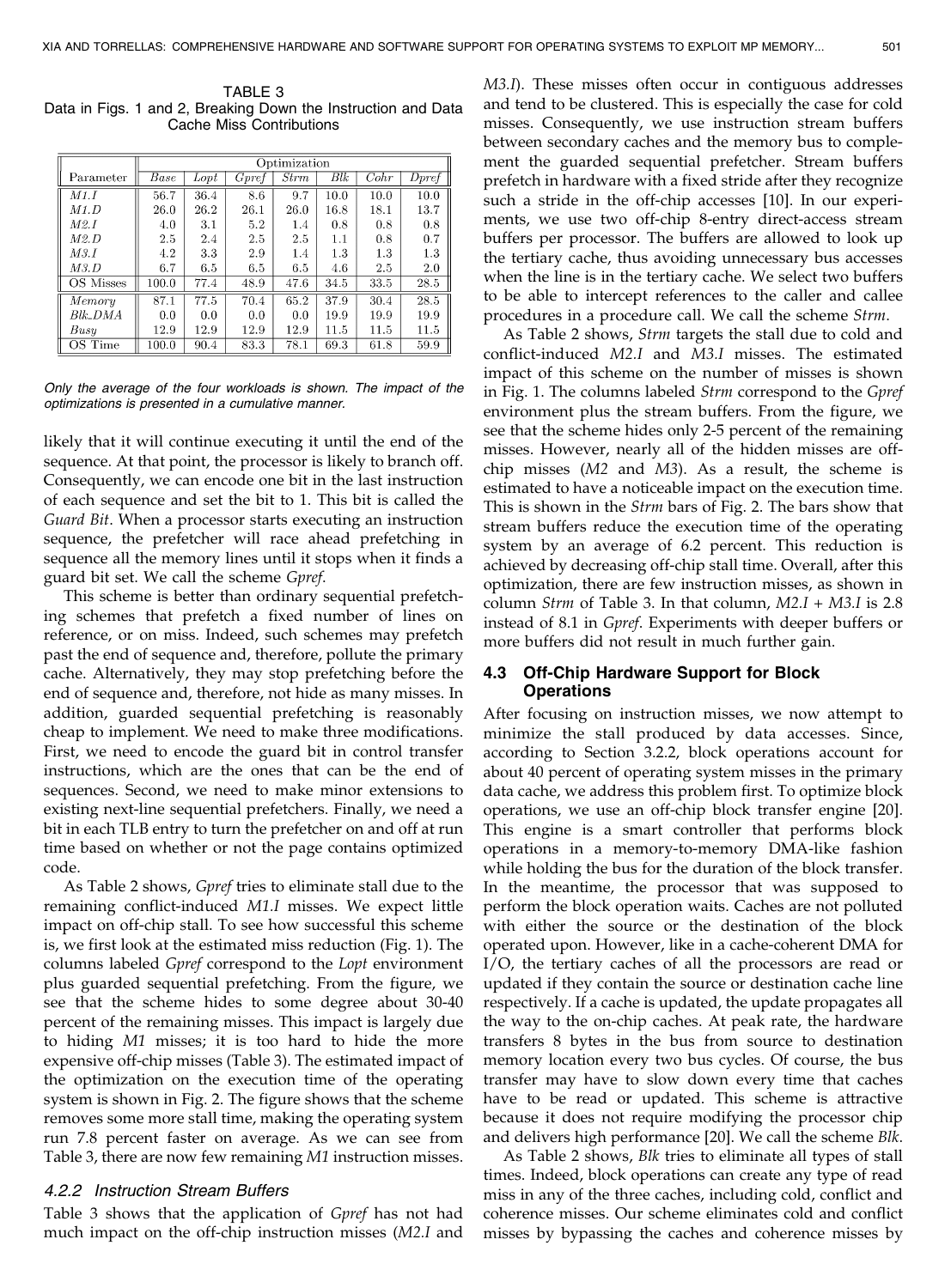updating the caches if they have a copy of the data. Furthermore, our scheme reduces the stall due to write buffer overflow by not using the write buffers: The data is transferred from a memory location to another memory location without involving the processor.

The impact of this scheme on the number of misses is shown in Fig. 1. The columns labeled Blk correspond to the Strm environment plus the support for block operations. From the figure, we see that the scheme eliminates 15-40 percent of the remaining misses. Furthermore, it reduces the three types of misses. As a result, the estimated impact on execution time is considerable. This is shown in the Blk bars of Fig. 2. The bars show that the scheme is estimated to reduce the execution time of the operating system by an average of 11.3 percent. This reduction is accomplished by decreasing the number of M1, M2, and M3 data misses (Table 3), by lowering the Busy time thanks to not having to execute the instructions of the block operations, and by reducing stall due to write buffer overflow. Unfortunately, we now have some Blk\_DMA stall time because the processor is stalled while the block transfer engine takes over (Fig. 2).

#### 4.4 Support for Coherence Activity

While Section 3.2.2 indicated that coherence activity causes only about 10 percent of the operating system read misses in the primary data cache, these are important misses. Indeed, they miss in the three levels of caches and are, therefore, expensive. To remove most of these misses, we use a hybrid cache coherence protocol: update-based for a small set of heavily-shared variables and invalidate-based for the rest [20]. The set of variables under the update-based protocol includes barriers, active locks, and variables that often exhibit a producer-consumer behavior. All these variables together use about 380 bytes and are placed in a single page. For this page only, we use the Firefly [4] update protocol. Note that this optimization can be supported with off-the-shelf processors. For example, the MIPS R4000 processor supports update/invalidate protocol selection for each individual page. The selection is done with a bit in each TLB entry. We note, however, that the operating system designer needs to have sophisticated tools to identify the right variables to use updates on. Clearly, applying an update protocol to all operating system variables creates too much traffic.

Other optimizations included are the privatization of variables that can be privatized, the relocation of variables that exhibit false sharing into different cache lines, and the relocation of variables that are accessed in sequence into the same cache line. All these other optimizations require software-only support and currently rely on programmer input [20]. We call the combined scheme Cohr.

As Table 2 shows, the major effect of Cohr is to reduce stall time due to on-chip and off-chip coherence misses. The actual impact of the scheme on the number of misses is shown in Fig. 1. The columns labeled Cohr correspond to the Blk environment plus the coherence optimization. From the figure, we see that the scheme eliminates only 1-7 percent of the remaining misses. However, the large majority of the misses eliminated belong to the most expensive class, namely M3. This is because coherence misses miss in the

three levels of caches. The effect seen in the figure on other types of misses is due to interference. As a result, the estimated impact on execution time is considerable, as shown in the Cohr bars of Fig. 2. The bars show that the coherence optimization reduces the execution time of the operating system by an average of 10.8 percent. Overall, after this optimization, there are few remaining off-chip data misses. This is shown in column Cohr of Table 3. In that column,  $M2.D + M3.D$  is 3.3 instead of 5.7 in Blk.

# 4.5 Software Data Prefetching

Most of the data misses remaining in the operating system are caused by data structures conflicting in the cache with usually many other data structures. Intuitively, we could use prefetching to hide these misses. However, given that the operating system generates irregular data reference patterns, hardware prefetching is unlikely to be successful. Instead, hand-inserted software prefetching seems to be the only alternative [20].

To determine where to insert data prefetches, we measure the number of data misses suffered by each basic block of the operating system code. For the few basic blocks with the highest number of misses, we determine the source code statements that cause the misses. These statements constitute miss hot spots. Miss hot spots tend to be similar in different workloads. For this experiment, we select the 12 most-active miss hot spots and apply prefetching by hand. These hot spots are five loops and seven instruction sequences. They account for 25-50 percent of the remaining operating system data misses in the primary cache. While inserting the prefetches requires intensive manual work, the importance of the operating system may make the effort worthwhile. We call the scheme Dpref.

Inserting prefetch statements early enough in the irregular operating system code is hard. As a result, we should expect to hide on-chip cache misses only. For this reason, Table 2 shows that Dpref targets on-chip misses only. To see the estimated impact on the number of misses, we examine Fig. 1. The columns labeled Dpref correspond to the Cohr environment plus data prefetching. From the figure, we see that the scheme hides 4-26 percent of the remaining misses. However, nearly all of these misses are M1 misses. As a result, the estimated impact on execution time is small, as shown in the *Dpref* bars of Fig. 2. The bars show that data prefetching reduces the execution time of the operating system by an average of only 3.1 percent. Column Dpref in Table 3 shows that few misses now remain.

# 5 TRADE-OFF ANALYSIS

After evaluating several hardware and software supports for the operating system, we now examine their relative cost-effectiveness. In our analysis, we start by examining the interference among the schemes and then assess the overall cost-effectiveness of the schemes.

#### 5.1 Interference Among the Schemes

While instructions and data share secondary and tertiary caches, the optimizations that we perform on the instruction stream do not have much effect on the data accesses. This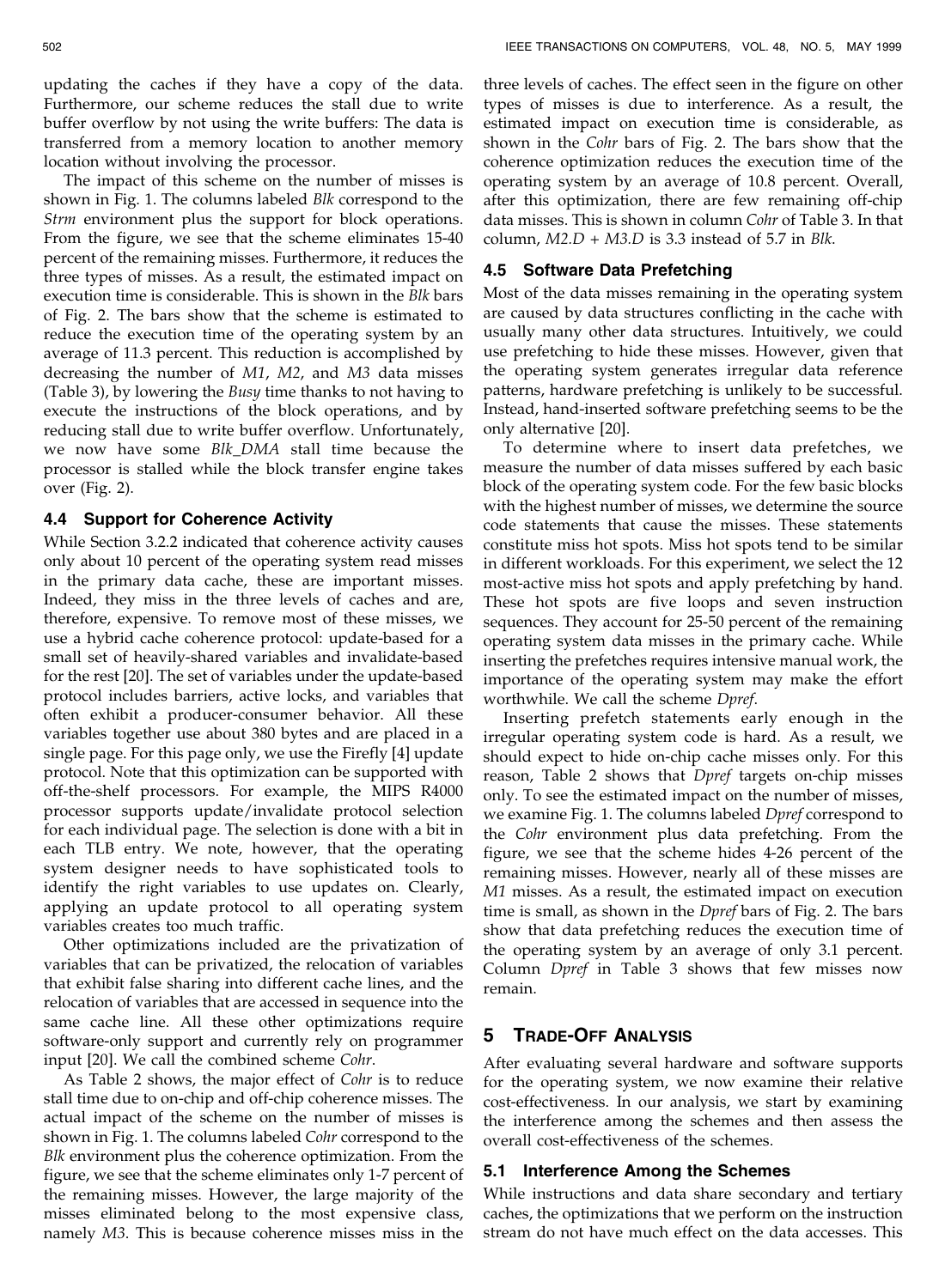| Optimization | $H/W$ Support? |          | $S/W$ Support? |           | Performance     | Design | System      |
|--------------|----------------|----------|----------------|-----------|-----------------|--------|-------------|
|              | $On-Chip$      | Off-Chip | Compiler       | <b>OS</b> | Increase $(\%)$ | Effort | $\cos t$    |
| Lopt         |                |          |                |           | 9.6             | Medium | $\approx 0$ |
| Gpref        | X              |          | X              | Х         | 7.8             | Low    | $\approx 0$ |
| <i>Strm</i>  |                | X        |                |           | 6.2             | Low    | Medium      |
| Blk          |                | Х        |                |           | 11.3            | Medium | Medium      |
| Cohr         | Х              | X        | X              | Х         | 10.8            | High   | Low         |
| Dpref        | X              |          | Χ              |           | 3.1             | High   | $\approx 0$ |

TABLE 4 Cost-Effectiveness Comparison of the Different Hardware and Software Supports Proposed

can be seen from Table 3. Indeed, when the Lopt, Gpref, and Strm instruction optimizations are performed, the data misses in the caches change little: As shown in the table,  $M1.D + M2.D + M3.D$  change from 35.2 in *Base* to 35.0 in Strm.

Similarly, the optimizations on the data stream do not have much effect on the instruction accesses either. The only exception is the block operation optimization which, as shown in Table 3, decreases number of the M2.I instruction misses a bit. The reduction occurs because, by not caching the block of data, we displace fewer instructions. However, the coherence and data prefetching optimizations affect only very slightly the instruction misses. Overall, therefore, we conclude that the instruction and data optimizations do not interfere much in the caches.

Some optimizations need to be applied in groups to be more effective or cheaper. For the instruction optimizations, Gpref and Strm need to use a layout optimized by Lopt. Otherwise, fewer misses will be in sequence and, therefore, the prefetcher and the stream buffers will be less effective. Similarly, Blk should be applied before the other data optimizations. This is because, since Blk eliminates many misses, the analysis for Cohr and Dpref needs to consider fewer variables and, therefore, can be simpler.

Finally, since the machine is shared by applications and the operating system, we want to know the effect of each optimization on the user time. Our simulation results show that the user time only increases by about 2 percent on average after all the operating system optimizations presented are applied. Consequently, the user code is largely unaffected by these operating system supports.

#### 5.2 Overall Cost-Effectiveness of the Optimizations

While all the optimizations analyzed speed up the operating system execution, they are not all equally cost-effective. To approximately assess the relative cost-effectiveness of these schemes, we compare them under three points of view, namely performance, design effort, and system cost. In this section, we keep the same order of optimizations as before and we measure the estimated performance impact of an optimization relative to a system with all the previous optimizations turned on. We do this because, as indicated in Section 5.1, the instruction optimizations are largely independent of the data optimizations and, in addition, we have ordered the optimizations in the order that maximizes the effectiveness and the simplicity of them. Design effort is estimated by the complexity of the system and the extent of manual involvement. System cost consists of two aspects. For on-chip modifications, the system cost is determined by the increase in die size. For off-chip modifications, the system cost is determined by the amount and complexity of the board logic required. Overall, the total cost is a combination of design effort and system cost.

Table 4 compares the estimated performance, design effort, and system cost of the schemes analyzed. In addition, for each scheme, the table indicates whether or not it requires on-chip or off-chip hardware support, compiler support, or operating system support. Such supports have been discussed in Section 4. In the table, the estimated performance is measured by how much the scheme reduces the execution time of the operating system in Fig. 2. Recall that we have shown that the instruction and the data optimizations are largely independent, that Lopt should be performed before the other instruction optimizations, and that Blk should be performed before the other data optimizations. As a result, we feel that there is no need to compute, for each optimization, the estimated change in performance relative to Base. Instead, we can use the data in Fig. 2. Overall, from the table, we see that the highest performing schemes are Blk, Cohr, and Lopt, while the least performing one is Dpref.

The design effort required in the different schemes varies a lot. The schemes with the highest design effort are Dpref and Cohr. Both schemes are likely to require extensive manual involvement to profile and modify the code. In Dpref, the work involves finding miss hot spots and then inserting prefetches, while, in Cohr, the work involves finding update patterns, false sharing, privatizable variables, and other sharing patterns and then relocating variables. Lopt and Blk require a medium design effort. In Lopt, the profiling and basic block motion is time consuming and may run into unexpected problems. However, the process can be automated to a large extent. Blk involves redesigning the off-chip memory hierarchy to add a DMAlike block transfer engine. The design is not too hard because a lot of the hardware and interface logic required is similar to a current DMA. However, we also need to make minor modifications to the operating system to invoke the new module in block operations. Finally, Strm and Gpref require a lower design effort. Strm requires modifying the off-chip memory hierarchy to include stream buffers. For Gpref, we assume that the processor already supports sequential prefetching. Gpref requires small changes in the control logic of the on-chip sequential prefetcher and TLB,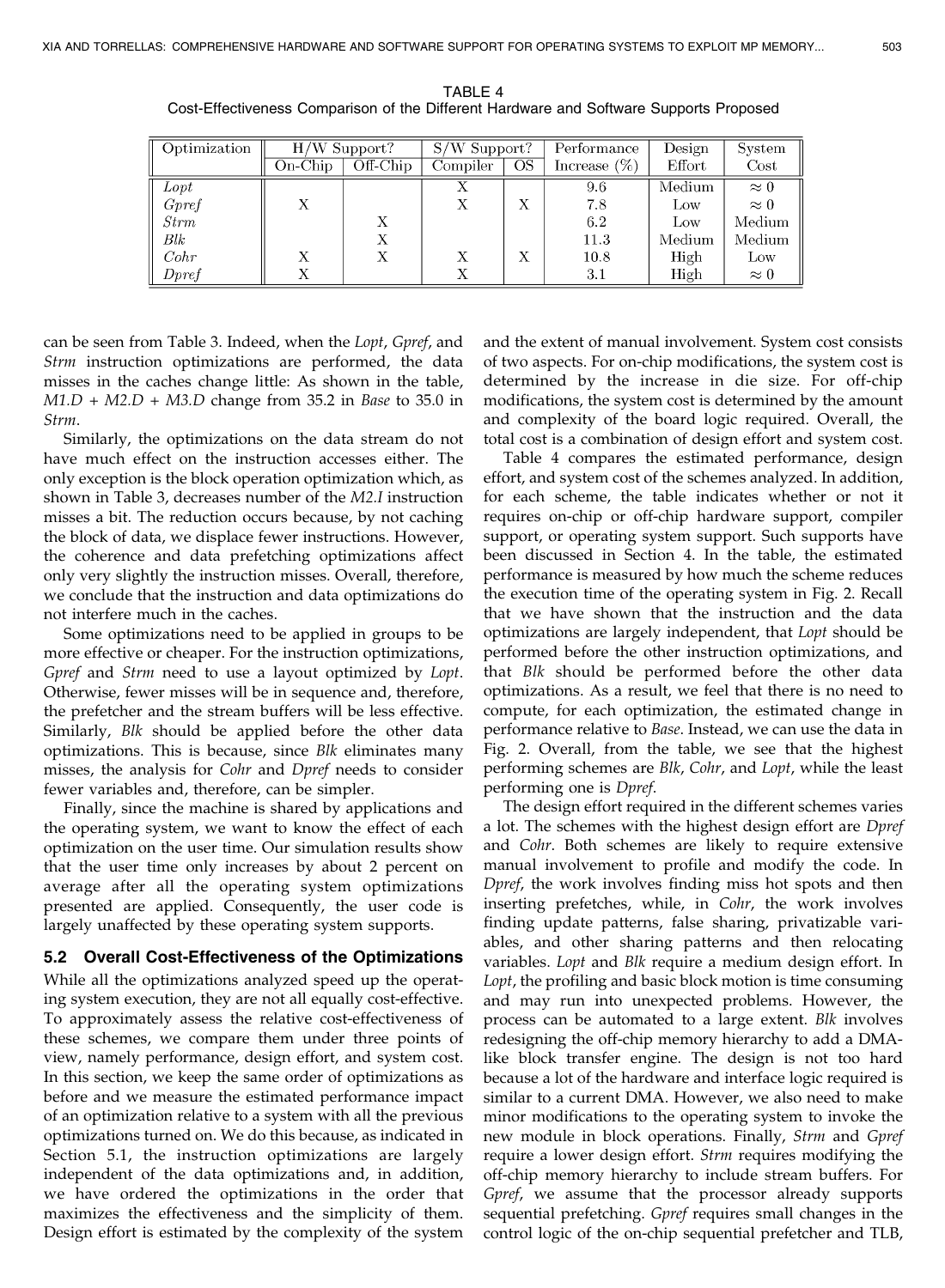in the encoding of the branch instructions, and in localized points of the operating system.

The system cost of the different schemes is also quite different. Blk and Strm have a medium system cost because they need board logic to perform block operations or instruction streaming. Cohr has a lower system cost, although it involves supporting two cache coherence protocols. Finally, the rest of the schemes have even lower system costs. Indeed, Lopt is a software-only scheme. Dpref and Gpref require simple on-chip modifications in processors that already support prefetching. They do not increase the die size much.

Overall, we feel that all the schemes except Dpref are probably cost-effective. The most cost-effective ones are possibly Lopt and Blk.

# 6 CONCLUSIONS

High-performance multiprocessor workstations are becoming increasingly popular. Since many of the workloads that these machines will run are operating system intensive, there is a lot of interest in the type of support for the operating system that the memory hierarchy of these machines should provide. This paper has addressed this question.

We have evaluated a comprehensive set of hardware and software supports for the operating system to use the memory hierarchy more effectively: code layout optimization, guarded sequential instruction prefetching, instruction stream buffers, support for block operations, support for coherence activity, and software data prefetching. We evaluated the impact of these six schemes under a uniform environment. These schemes have a largely complementary impact and, when combined, speed up the operating system by about 40 percent on average. Finally, we have compared the cost-effectiveness of these schemes. The most cost-effective schemes are code layout optimization and block operation support, while the least cost-effective one is software data prefetching.

#### ACKNOWLEDGMENTS

We thank the referees and the graduate students in the I-ACOMA group for their feedback. We also thank Tom Murphy, Perry Emrath, and Liuxi Yang for their help with the hardware and operating system, and Intel and IBM for their generous support. This work was supported in part by the U.S. National Science Foundation under grants NSF Young Investigator Award MIP 94-57436, RIA MIP 93- 08098, MIP 93-07910, and MIP 89-20891, NASA Contract No. NAG-1-613, and gifts from Intel and IBM.

#### **REFERENCES**

- [1] A. Agarwal, J. Hennessy, and M. Horwitz, "Cache Performance of Operating System and Multiprogramming Workloads," ACM Trans. Computer Systems, vol. 6, no. 4, pp. 393-431, Nov. 1988.
- T. Anderson, H. Levy, B. Bershad, and E. Lazowska, "The Interaction of Architecture and Operating System Design," Proc. Fourth Int'l Conf. Architectural Support for Programming Languages and Operating Systems, pp. 108-120, Apr. 1991.
- [3] J.B. Andrews, "A Hardware Tracing Facility for a Multiprocessing Supercomputer," Technical Report 1009, Univ. of Illinois at Urbana-Champaign, Center for Supercomputing Research and Development, May 1990.
- [4] J. Archibald and J.L. Baer, "Cache Coherence Protocols: Evaluation Using a Multiprocessor Simulation Model," ACM Trans. Computer Systems, vol. 4, no. 4, pp. 273-298, Nov. 1986.
- [5] M. Berry et al., "The Perfect Club Benchmarks: Effective Performance Evaluation of Supercomputers," Int'l J. Supercomputer Applications, vol. 3, no. 3, pp. 5-40, Fall 1989.
- [6] J. Chapin, S.A. Herrod, M. Rosenblum, and A. Gupta, "Memory System Performance of UNIX on CC-NUMA Multiprocessors, Proc. ACM Sigmetrics Conf. Measurement and Modeling of Computer Systems, pp. 1-13, May 1995.
- [7] J.B. Chen and B.N. Bershad, "The Impact of Operating System Structure on Memory System Performance," Proc. 14th ACM Symp. Operating System Principles, pp. 120-133, Dec. 1993.
- [8] R. Daigle, C. Xia, and J. Torrellas, "Low Perturbation Address Trace Collection for Operating System, Multiprogrammed, and Parallel Workloads in Multiprocessors," technical report, Center for Supercomputing Research and Development, Univ. of Illinois at Urbana-Champaign, Mar. 1996.
- [9] W.W. Hwu and P.P. Chang, ªAchieving High Instruction Cache Performance with an Optimizing Compiler," Proc. 16th Ann. Int'l Symp. Computer Architecture, pp. 242-251, June 1989.
- [10] N. Jouppi, ªImproving Direct-Mapped Cache Performance by the Addition of a Small Fully-Associative Cache and Prefetch Buffers," Proc. 17th Ann. Int'l Symp. Computer Architecture, pp. 364-373, May 1990.
- [11] A. Maynard, C. Donnelly, and B. Olszewski, ªContrasting Characteristics and Cache Performance of Technical and Multi-User Commercial Workloads," Proc. Sixth Int'l Conf. Architectural Support for Programming Languages and Operating Systems, pp. 145- 156, Oct. 1994.
- [12] J. Ousterhout, "Why Aren't Operating Systems Getting Faster as Fast as Hardware," Proc. Summer 1990 USENIX Conf., pp. 247-256, June 1990.
- [13] V. Pai, P. Ranganathan, and S. Adve, "The Impact of Instruction-Level Parallelism on Multiprocessor Performance and Simulation Methodology,º Proc. Third Int'l Symp. High-Performance Computer Architecture, pp. 72-83, Feb. 1997.
- [14] K. Pettis and R.C. Hansen, "Profile Guided Code Positioning," Proc. SIGPLAN 1990 Conf. Programming Language Design and Implementation, pp. 16-27, June 1990.
- [15] P. Ranganathan, V. Pai, H. Abdel-Shafi, and S. Adve, "The Interaction of Software Prefetching with ILP Processors in Shared-Memory Systems," Proc. 24th Ann. Int'l Symp. Computer Architecture, pp. 144-156, June 1997.
- [16] M. Rosenblum, E. Bugnion, S.A. Herrod, E. Witchel, and A. Gupta, ªThe Impact of Architectural Trends on Operating System Performance," Proc. 15th ACM Symp. Operating System Principles, Dec. 1995.
- [17] J. Torrellas, A. Gupta, and J. Hennessy, "Characterizing the Caching and Synchronization Performance of a Multiprocessor Operating System," Proc. Fifth Int'l Conf. Architectural Support for Programming Languages and Operating Systems, pp. 162-174, Oct. 1992.
- [18] J. Torrellas, C. Xia, and R. Daigle, "Optimizing Instruction Cache Performance for Operating System Intensive Workloads," Proc. First Int'l Symp. High-Performance Computer Architecture, pp. 360- 369, Jan. 1995.
- [19] R. Uhlig, D. Nagle, T. Mudge, S. Sechrest, and J. Emer, "Instruction Fetching: Coping with Code Bloat," Proc. 22nd Ann. Int'l Symp. Computer Architecture, pp. 345-356, June 1995.
- [20] C. Xia and J. Torrellas, "Improving the Data Cache Performance of Multiprocessor Operating Systems,º Proc. Second Int'l Symp. High-Performance Computer Architecture, pp. 85-94, Feb. 1996.
- [21] C. Xia and J. Torrellas, "Instruction Prefetching of Systems Codes with Layout Optimized for Reduced Cache Misses," Proc. 23rd Ann. Int'l Symp. Computer Architecture, pp. 271-282, May 1996.